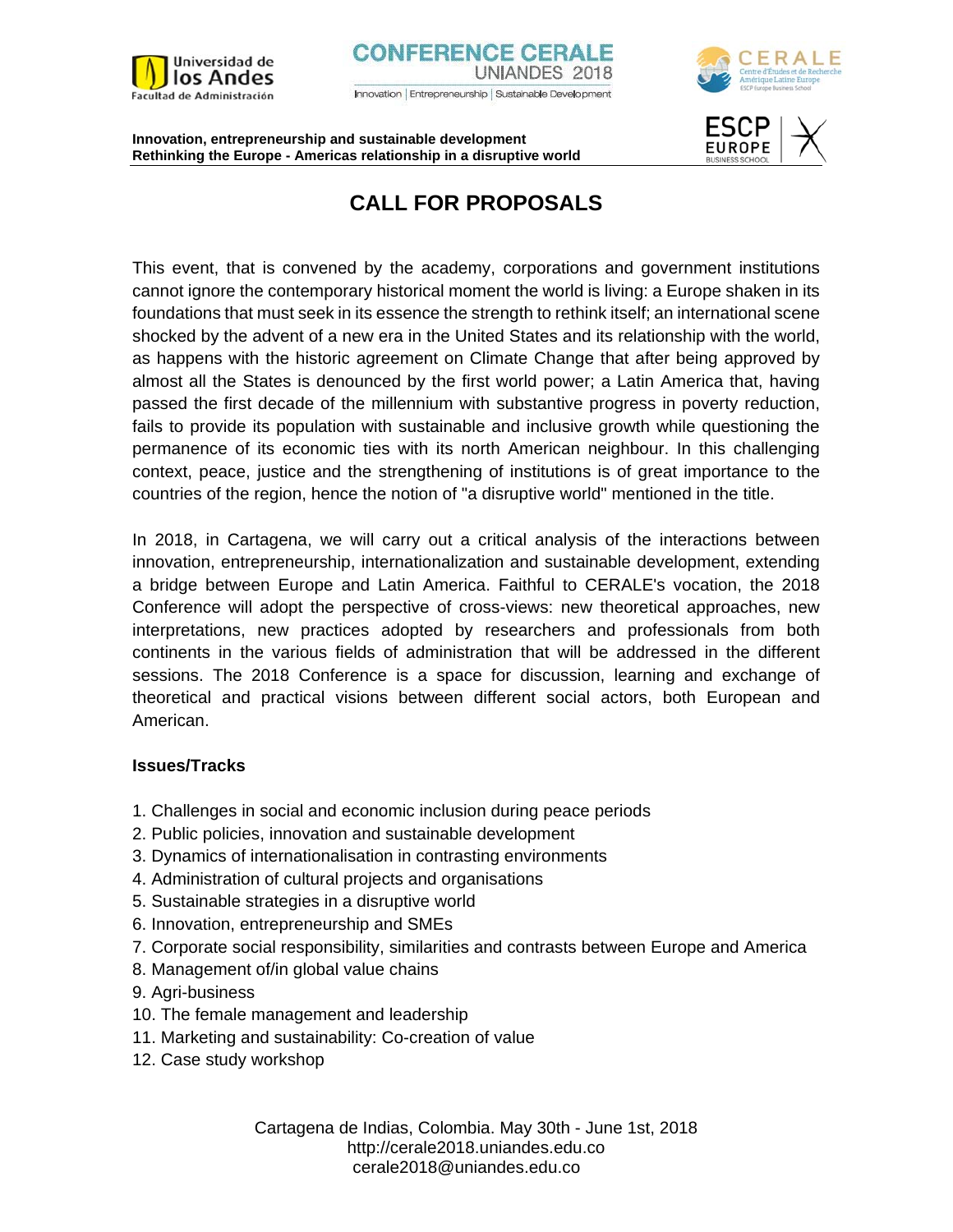



The majority of the academic sessions, as well as the organising and scientific committee, will benefit from dual European and American coordination.

The best communications will be presented to *Academia Latinoamericana de Administración,* edited by Emerald Journals, which is the academic publication of CLADEA Latin American Council of Administration Schools. It is indexed in Thomson Reuters, Scopus, CLASE, IBSS, Latindex, HAPI, QUALIS Rankings List; Thomson, Editorial Oceano, LatAm-Studies Latin American Studies; ProQuest; Directory of Open Access Journals; ReadCubeDiscover; RedALyC, Network of Scientific Journals of Latin America and the Caribbean, Spain and Portugal.

## **Timeline**

September 30, 2017 *Call for proposals*  December 11, 2017 *Deadline for abstracts' submission*  January 15, 2018 *Formal acceptance of abstracts*  March 30, 2018 *Submission of final communications*  May 30 to June 1 *Conference* 

## **Organizing Committee**

Luz Marina Ferro (Universidad de los Andes) Florence Pinot de Villechenon (CERALE - ESCP Europe) Juan Carlos Montes (Universidad de los Andes) Jaime Alberto Ruiz (Universidad de los Andes) Jorge Walter (Universidad de San Andrés) Armida Lozano (Instituto Tecnológico de Monterrey)

## **Scientific Committee**

Co-chaired by Clemente Forero (Universidad de los Andes-Colombia) and Jean-Philippe Bouilloud (ESCP Europe-France). All those responsible for the thematic sessions are also members of the committee.

## **Languages**

Written submissions and presentations can be in English, French and Spanish.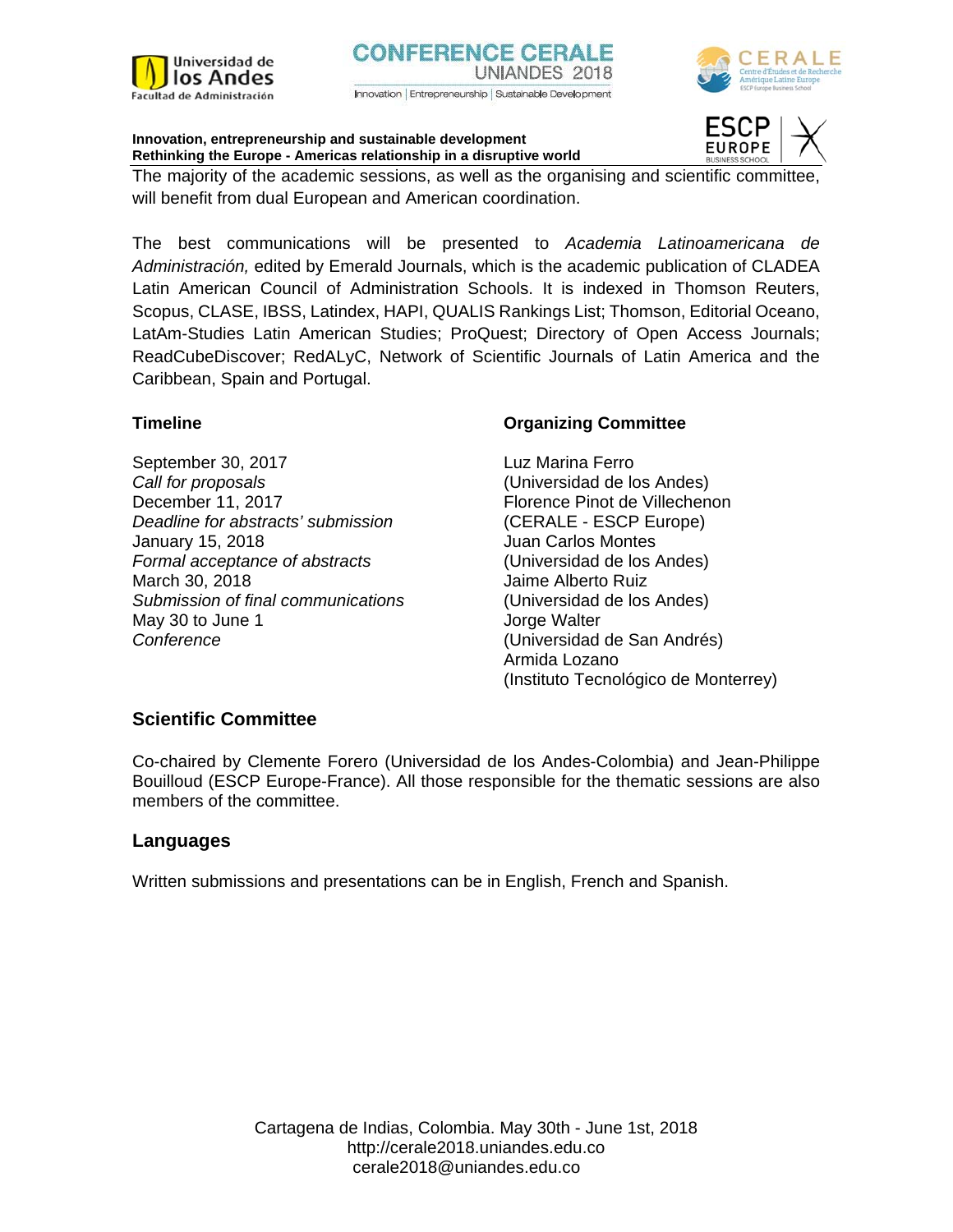





## **INSTRUCTIONS FOR ABSTRACTS' SUBMISSION**

Abstracts for the CERALE – UNIANDES 2018 Conference should follow the guidelines explained below and must be uploaded through the Easy Chair platform, from October 27, 2017 until December 11, 2017 (including this day). The acceptance of the abstracts will be informed to the authors in January  $15<sup>th</sup>$ , 2018 (check the website: http://cerale2018.uniandes.edu.co).

## **Language**

All documents should be written in English, Spanish or French. Abstracts should be in English and in the original language. Presentations can be in English, French and Spanish.

## **Maximum length**

Abstracts should have a maximum length of 800 – 900 words.

## **Format**

Document must be in Arial, 11 pt., single space, with double-space between sections. The size of the document should be Letter with 1-inch standard margins.

## **Structure**

- Title
- Author(s) name(s)
- E-mail (for each author)
- Occupation of the principal author(s)
- Brief biography of the author(s) (maximum 50 words)
- Abstract:
	- o Introduction / Objectives (200 words)
	- o Literature review (100 words)
	- o Methodology / Schedule (according to the stage of the research) (200 words)
	- o Results and Contributions (200 words)
	- o Implications and Value (200 words)
- Keywords (maximum 5)

IMPORTANT: author(s) should indicate in which Issue/Track the paper should be included.

## **Text**

Be sure of the writing and spelling of the text, particularly the correct spelling of author's names. If you are going to use abbreviations, be consistent within all the document.

> Cartagena de Indias, Colombia. May 30th - June 1st, 2018 http://cerale2018.uniandes.edu.co cerale2018@uniandes.edu.co